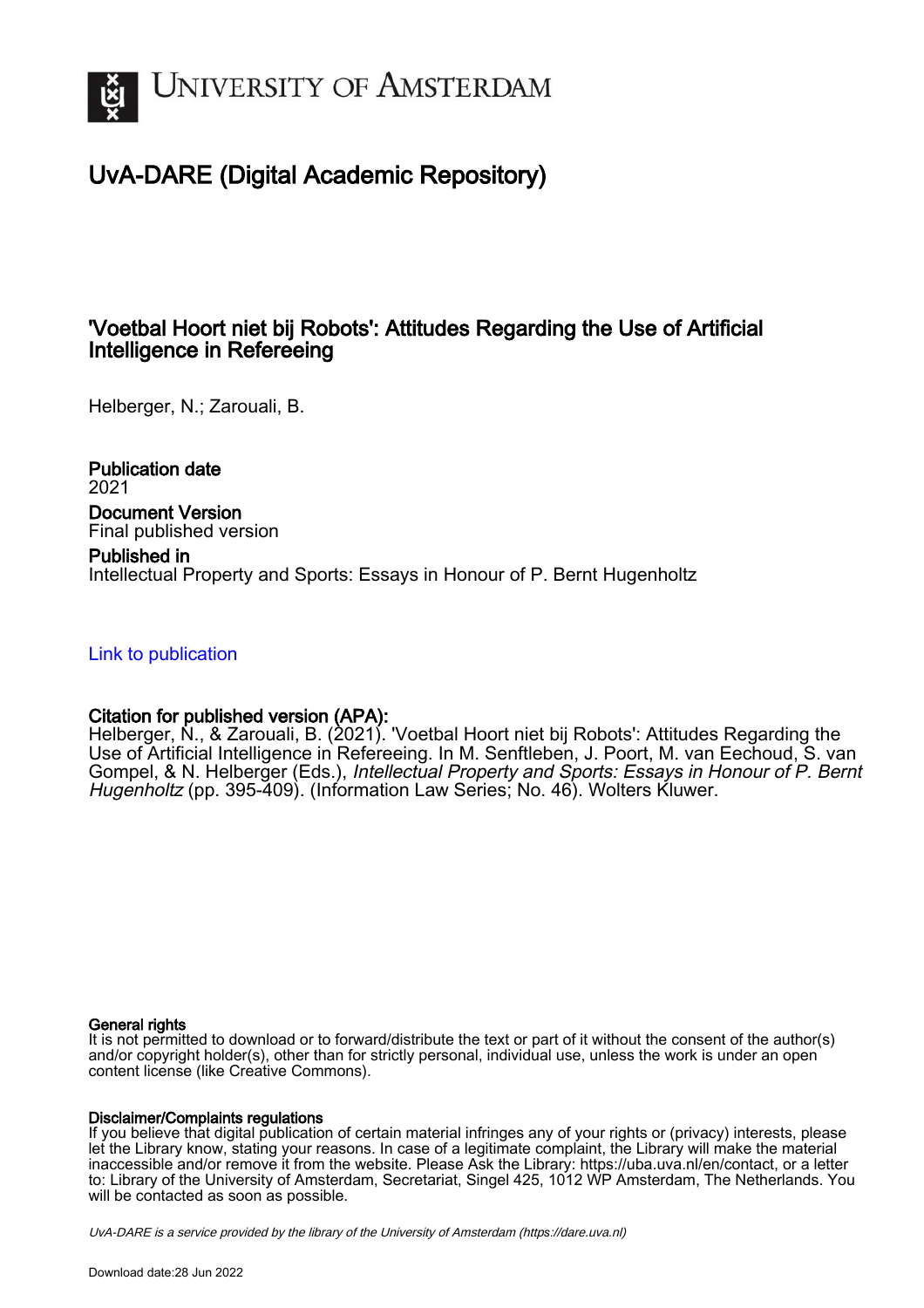# '*Voetbal Hoort niet bij Robots*': Attitudes Regarding the Use of Artificial Intelligence in Refereeing

*Natali Helberger and Brahim Zarouali*<sup>1</sup>

#### **1. INTRODUCTION**

Bernt Hugenholtz is not only a world-renowned expert and scholar in information law, but also a dedicated soccer fan. At the Institute for Information Law (IViR), he combined both his passions. For years, the IViR soccer team – for which Bernt himself played – competed against other soccer teams, mostly from large Amsterdam law firms. The IViR soccer team had potential and was reasonably successful. Some more time spent on the pitch and less on writing papers might have helped them climb even further in the ranks of legal soccer teams in Amsterdam, and perhaps also … some AI?

Sports may well be the area in which AI made its most publicised appearance (that is if you count chess playing as a sport) and Deep Blue's victory over Kasparov in 1997 is often cited as evidence that AI can outperform humans. Since then, the sports sector has been a place for vibrant AI innovation.<sup>2</sup> Perhaps if we had used AI to scout new postdocs and PhDs more actively for their talents in sports, the IViR soccer team could have repeated (or even trumped) the success of Billy Bean, the famous coach of the Oakland Athletics who, with the help of data analytics, turned a B team into a team of winners.<sup>3</sup> Today, there is a range

<sup>1.</sup> The authors thank Ljubisa Metikos for his excellent research assistance.

<sup>2.</sup> For a good overview, see 'Artificial Intelligence. Application to the Sports Industry', *pwc. com,* February 2019.

<sup>3.</sup> This (true) story inspired M. Lewis to write the successful fiction book *Money Ball*, which was later turned into a film with Brad Pitt in the lead role. See also Caitlin Fitzsimmons, 'What the Moneyball story teaches us about investment', *smh.com.au*, 25 April 2017.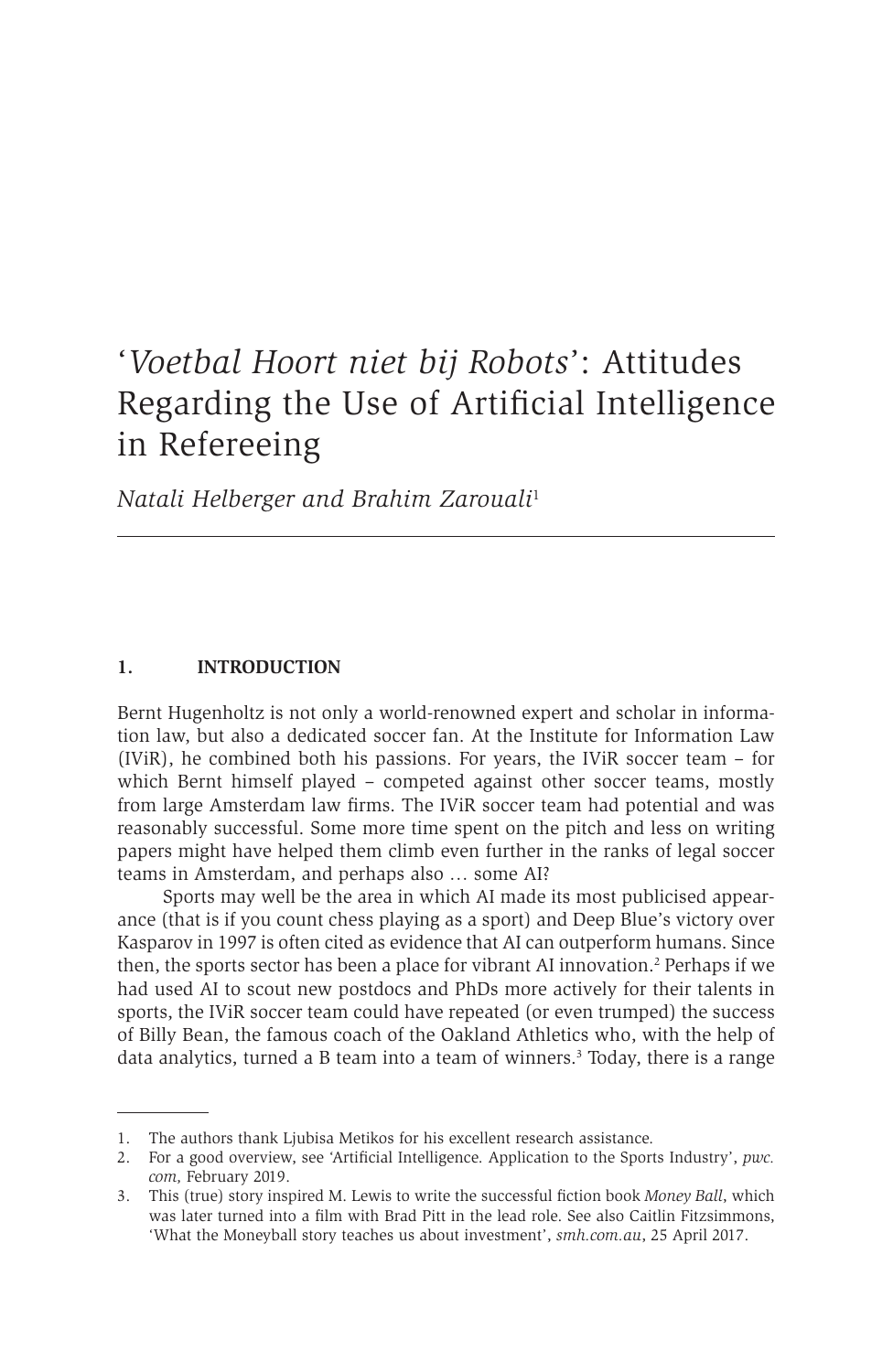of AI-driven tools that help trainers and clubs to scout for talent and identify the right players.<sup>4</sup>

Some AI, or more generally digital technology, could also have come in handy in training our sturdy players. Thanks to the advances in wearables and data-driven performance monitoring and lifestyle tracking, not only sportspersons but essentially anybody who can afford a fitness tracker can use the power of AI and data to get personalised recommendations for the right diet, training and personal development plan. Had the IViR soccer team been equipped with automated fitness trackers, Bernt could have monitored the progress of his players via a handy dashboard from a comfortable chair in his office.<sup>5</sup>

Let us not forget about the fans. It is not difficult to imagine how much it would have boosted the performance of the IViR soccer team had all those non-soccer playing colleagues back in the office used AI and digital innovation to support their team: think of access to enhanced players' statistics, and the ability to follow your favourite player with AI-controlled cameras<sup>6</sup> and receive a personalised livestream of scores.7 With the advances in automated content production (robot journalists), the results of the game could even have been immediately shared with the university journal *Folia* and the IViR Twitter account. Not to speak of the many fun applications that would have turned even die-hard non-soccer colleagues into avid followers, such as the possibility to use AI to predict and bet on the outcome of games.<sup>8</sup> There is now even the option to boost morale with some fake crowd cheering. To make up for the lack of audiences

<sup>4.</sup> NBA Global Scout, HomeCourt analysing footage of users of the app playing basketball, *Sportlogiq, sportlogiq.com*, accessed 19 June 2021. Edd Gent, 'How AI is helping sports teams scout star players', *NBC News, nbcnews.com*, 13 May 2018.

<sup>5.</sup> Again, there are many examples. In addition to the popular fitness trackers such as Fitbit, Garmin or Strava, there are, for example, apps such as Home Court (homecourt.ai, accessed 19 June 2021), a system that uses the camera on a mobile device to turn sports training into a live action video game. The Isotechne platform (isotechne.com/isotechneplatform, accessed 19 June 2021) that can use up to twenty cameras to capture players' performance on the soccer pitch and aggregate that information into a report that coaches can use to improve their players. Liverpool Football Club uses SkillCorner's AI systems (Andrew Cohen, 'Liverpool F.C. Partners With SkillCorner's AI Platform to Extract Data From Matches', *sporttechie.com*) to track players and the ball, allowing coaches to spot the teams' weaknesses on the pitch at a glance. Researchers at KU Leuven even collaborated with SciSports to develop an algorithm ('Talent Captured by Tech: Machine Learning on the Pitch', *kuleuven.be*) that can value a football player's total impact on the game. And Ireland's national rugby team uses connected clothing, (statsports.com, accessed 19 June 2021) to collect better and more accurate data.

<sup>6.</sup> But see also the glitch with the bald referee at an Inverness Caledonian Thistle FC game, See: James Vincent, 'AI camera operator repeatedly confuses bald head for soccer ball during live stream', *The Verge, theverge.com,* 3 November 2020.

<sup>7.</sup> N. Gillil, 'How Wimbledon is using AI to enhance the fan experience', *eConsultancy, econsultancy.com*, 10 July 2018.

<sup>8.</sup> For example, Simplebet (simplebet.io, accessed 19 June 2021) launched FanDuel, a betting application that allows users to bet on basketball players (fanduel.com/, accessed 19 June 2021), and the DFL was involved in the development of 'xGoals' that would '[change] how we evaluate Goalscoring Chances', DFL Deutsche Fußball Liga, 'xGoals: changing how we evaluate goalscoring chances, *dfl.de*, 1 April 2019.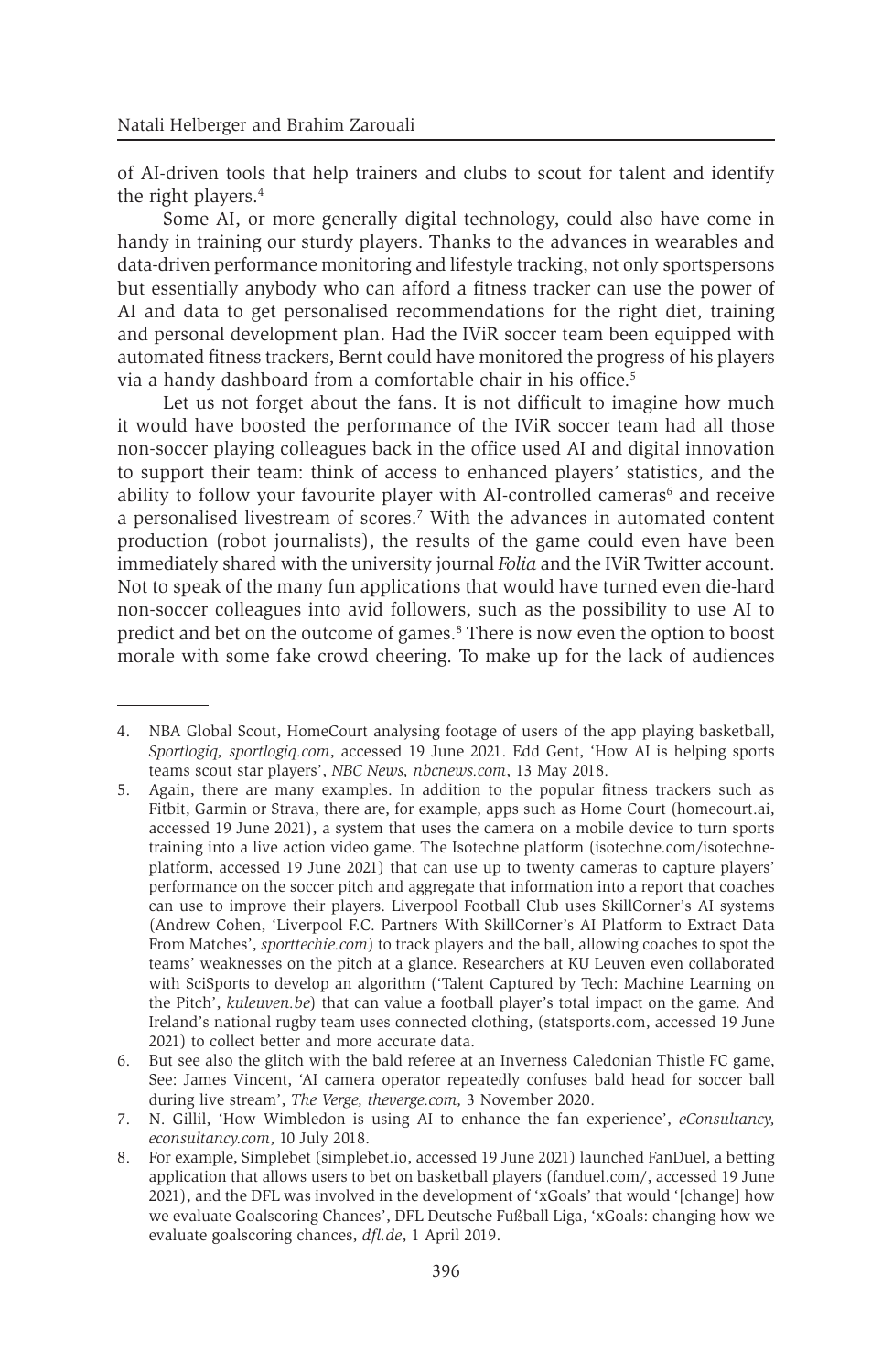during the Covid pandemic, IBM Watson, for example, have trained an AI model to produce fake crowd cheering during live tennis matches.<sup>9</sup>

Then there is the referee.<sup>10</sup> I still do not exclude the possibility that many referees were simply wrong or biased in favour of the teams of the large, wealthy law firms, and that with different referees, some of the results would have turned out very differently for the IViR team. After all, referees making wrong decisions is not an uncommon problem in soccer, a problem that not only impacts the ego and future motivation of the team, but also – at least for professional soccer  $t_{\text{eams}}$  – have very real economic consequences.<sup>11</sup> Not surprisingly, the use of AI and digital technology to assist or even replace human referees is an area of intense experimentation. Examples range from widely used decision support systems like the video assistant referee (VAR) to fully automated robot umpires, like Trackman in basketball.<sup>12</sup> And also for soccer, some innovation experts predict that by 2030, Premier League games will be officiated by robot referees.13

And what if the IViR team had finally decided that soccer was just not its thing? Well, it could have used AI to help create a new, custom-made sport that was better suited to the talents and capabilities of IViR researchers. It would not have been the first time. After all, a sport called Speedgate – a mix of rugby, field hockey and soccer – was invented by a data-driven computer program.14

As this short introduction has demonstrated, the use of AI in sports affords a host of interesting opportunities, as well as research questions. As this chapter is a tribute to Bernt, my colleague and mentor and the long-time director of IViR, and because Bernt is one of the fairest academics I know, we focus in this chapter on one particular manifestation of AI in sports, namely the robot referee, and how likely it is that in the not so distant future, Ajax fans will have to get used to a robot referee on the pitch.

In addition to the fact that this is a question that I am fairly certain Bernt has a personal interest in, the case of the robot referee is also an interesting case to gain a deeper understanding of why certain forms of automated decision making (ADM) are or are not societally acceptable.15 ADM systems are replacing human decision-makers in a whole range of areas, from governments and courtrooms,

<sup>9.</sup> Jen Booton, 'Empty Stadium? There's an AI for That. How the USTA and IBM Are Keeping the U.S. Open Rocking', *Sport Techie*, *sporttechie.com,* 9 March 2020.

<sup>10.</sup> Jeff Bakalar, 'Meet the AI that could replace your baseball umpire', *CNET*, *cnet.com*, 13 August 2019.

<sup>11.</sup> Cedric Gottschalk, Stefan Tewes and Benjamin Niestroj, 'The Innovation of Refereeing in Football Through AI', 6 *International Journal of Innovation and Economic Development* (2020).

<sup>12.</sup> Jeff Bakalar, 'Meet the AI that could replace your baseball umpire', *CNET*, *cnet.com*, 13 August 2019.

<sup>13.</sup> Marc Andrada, 'Could Robots Ever Be Referees?', *Sport One*, *sport.one*, 29 October 2018.

<sup>14.</sup> Joe Lemire, 'The times are changing, The Future of Baseball Has Finally Arrived: Robot Umpires', *Sport Techie*, *sporttechie.com*, 10 July 2019.

<sup>15.</sup> In this sense see also: Meg Jones and Karen Levy, 'Sporting Chances: Robot Referees and the Automation of Enforcement', *We Robot 2017*, ssrn.com, 29 November 2018.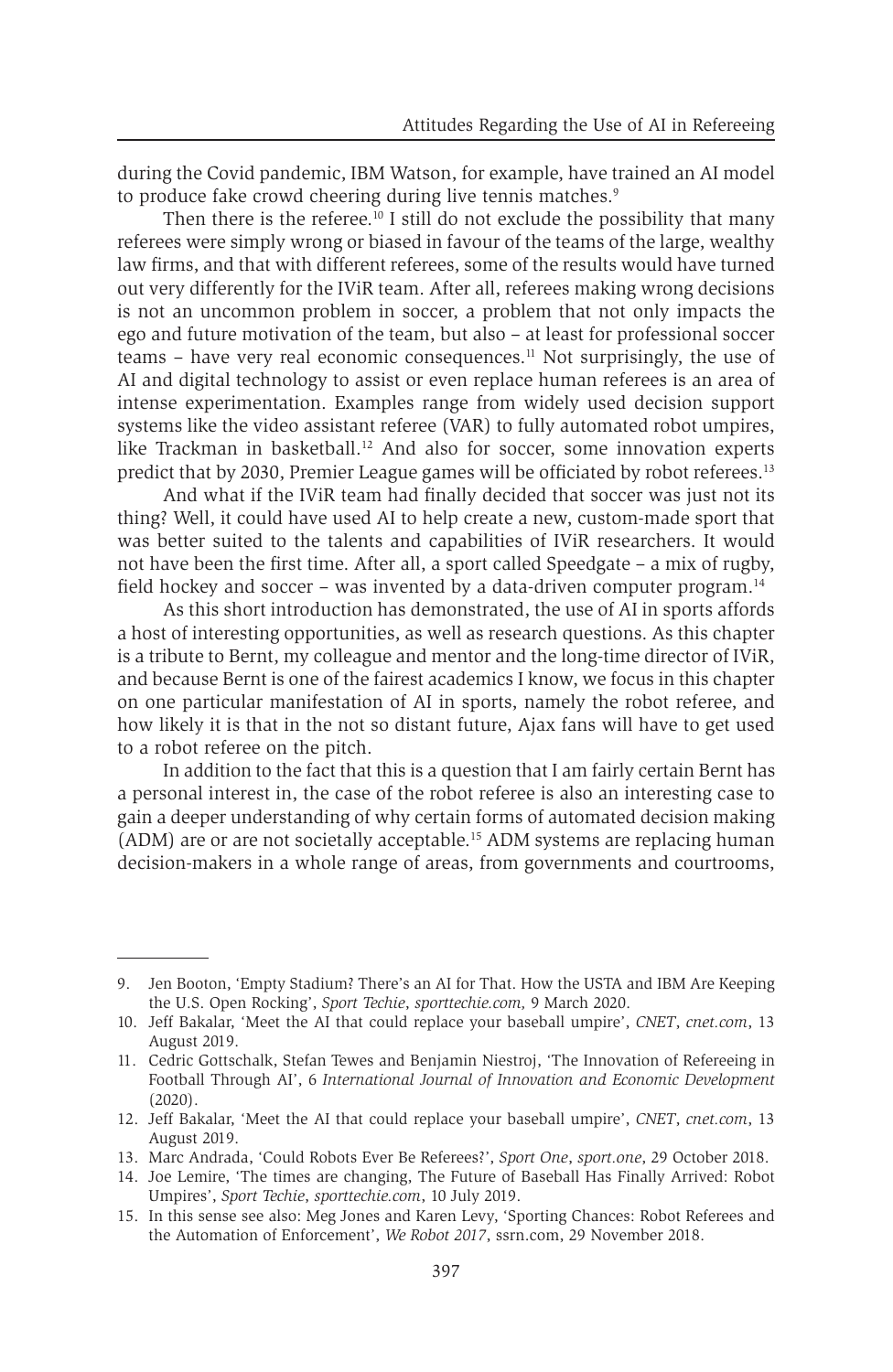to media, politics and sports.16 The ongoing integration of ADM has triggered an intense debate among academics, policymakers and civil society about the opportunities and risks that ADM poses, as well as the conditions under which it is acceptable. For example, applications of ADM in the justice sector already range from decision support systems (such as automated text analysis and the jurisprudence robot of the Dutch public prosecutor) to systems that complement or even replace core functions of the police and judiciary.17 Although the first research findings seem to suggest that many citizens acknowledge that ADM in justice can help to make fairer decisions, the acceptability of ADM is limited due to the lack of the 'human element'.18 Interestingly, sport, not unlike the law, is a rule-based activity and one that is still believed to be an inherently human activity.19 And like law, sport is an area that is characterised by public values such as fairness, justice, dignity and solidarity.20 Through studying users' attitudes to automated referees in sports, we can refine our understanding of the human factor in decision making, and what the prospects are that in the not so distant future we will be living with fully autonomous AI referees and perhaps also judges.

#### **2. THE ROBOT REFEREE AND OTHER DIGITAL APPLICATIONS**

AI, digital technology and even robot referees are no strangers to sports as we know them. Probably the best-known example is the Hawk-Eye electronic line-judge system that allows for the automated tracking of a ball and is used in, for example, tennis, cricket, rugby, volleyball and soccer. The system was used during, for instance, the 2013/14 Premier League season as goal line technology to instantly inform the referee whether a goal had been scored. The then chief executive of the Premier League, Richard Scudamore, welcomed the move towards digital technology as a no-brainer: 'Football is fundamentally a simple game; whichever side scores most goals wins. So, when one is scored, or indeed not

<sup>16.</sup> AlgorithmWatch and Bertelsmann Stiftung, *Automating Society Report 2020* (2020.automating society.algorithmwatch.org, 2020).

<sup>17.</sup> European Commission, *Study on the Use of Innovative Technologies in the Justice Field* (Brussels, 2020).

<sup>18.</sup> Natali Helberger, Theo Araujo and Claes De Vreese, 'Who is the fairest of them all? Public attitudes and expectations regarding automated decision-making', 39 *Computer Law & Security Review* (2020); Glikson and Woolley, 'Human Trust in Artificial Intelligence: Review of Empirical Research', 14 *Academy of Management Annals* (2020); Logg, Minson and Moore, 'Algorithm appreciation: People prefer algorithmic to human judgment', 151 *Organizational Behavior and Human Decision Processes* (2019), 90–103, cited 83 times.

<sup>19.</sup> Though perhaps not the same for all sports. A study into the performance of Formula One drivers found that the contribution of the human driver to the success of a team has declined over time since at least 1980, going from about 30% driver in early 1980s to about 10% driver today. The rest of the performance stems from the car and the technical team. Andrew, Smith, Sabel and Jones, 'Formula for success: Multilevel modelling of Formula One Driver and Constructor Performance', 12 *Journal of Quantitative Analysis in Sports* (2016).

<sup>20.</sup> Migle Laukyte, 'Disruptive Technologies and the Sport Ecosystem: A Few Ethical Questions', 5(24) *Philosophies* (2020), 1–13.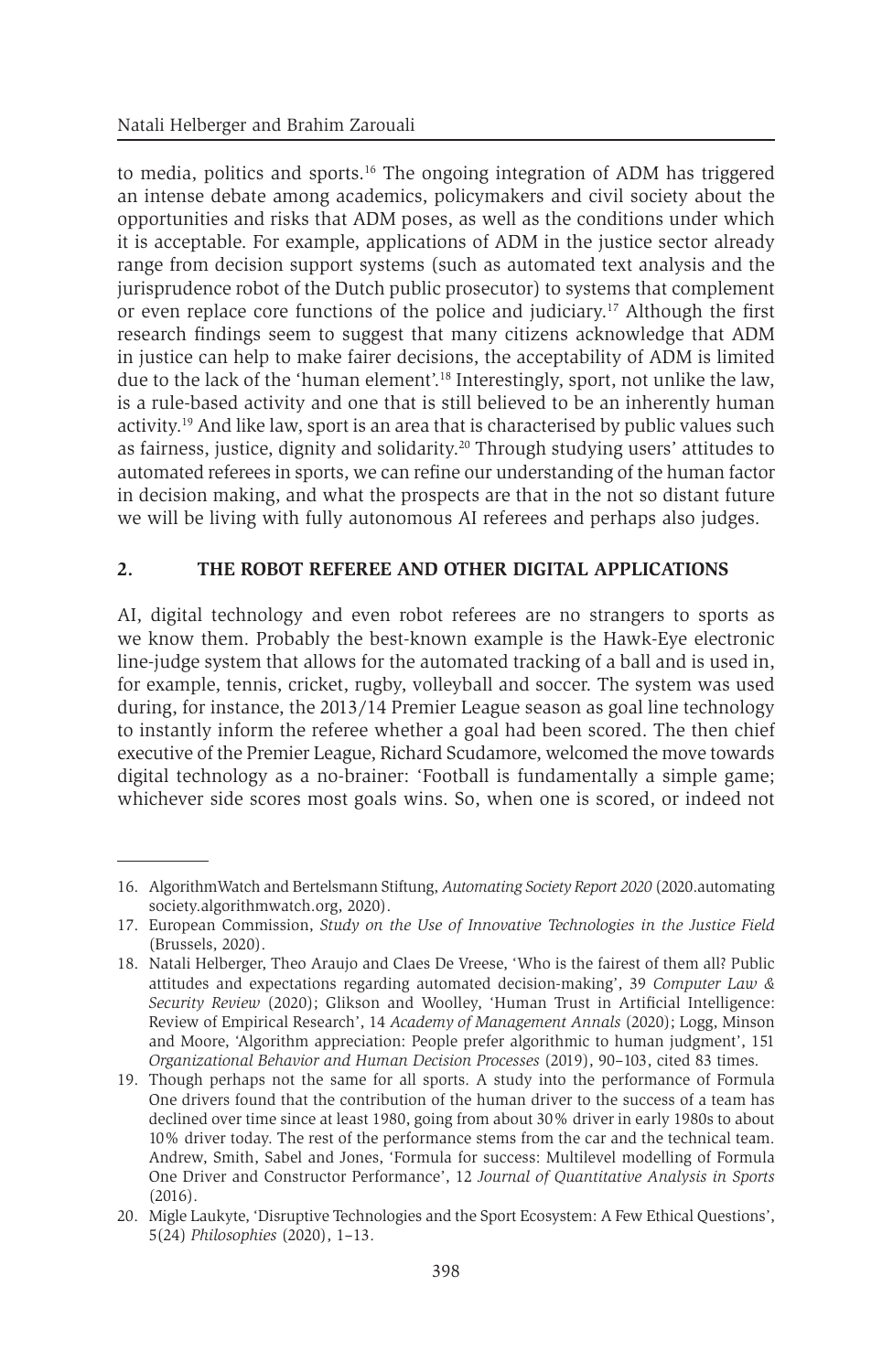scored, and we have the ability through technology to definitively know whether the ball crossed the line we should absolutely use it.'21 Later, after some initial reluctance, also the German Bundesliga (Germany's premier football league) approved the new goal line technology.<sup>22</sup> And in baseball, a related technology – the Pitch f/x camera technology – has made it into the major league stadia to track the speed and location of the ball and determine strike calls and pitches.<sup>23</sup> The data generated can support umpires and sport reporters, but is also being used to analyse games and perform all kinds of data-driven evaluation of the players and, interestingly, also of the performance of umpires themselves.<sup>24</sup>

The VAR system is another example of the use of digital technology and AI in refereeing. It was introduced in the 2018 Soccer World Cup and is now used in various club competitions. VAR originally emerged as part of a project conducted by the Royal Netherlands Football Association (KNVB) under the heading 'Refereeing  $2.0$ '.<sup>25</sup> The VAR system, in cooperation with three human VAR assistants, is used to replay and double-check the referee's decisions and can, in the case of clear and obvious errors, lead to a decision being revisited or overturned. And if today players are clustered around the referee making a TV sign with their fingers, it is because they want a situation to be revised with the help of the VAR. VAR technology is also one of the first digital technologies to have made it officially into the 'rules of the game'. According to the VAR protocol of the International Football Associate Board (IFAB), '[a] video assistant referee (VAR) is a match official, with independent access to match footage, who may assist the referee only in the event of a "clear and obvious error" or "serious missed incident" in relation to: a. Goal/no goal, b. Penalty/no penalty, c. Direct red card (not second yellow card/caution), d. Mistaken identity (when the referee cautions or sends off the wrong player of the offending team).' Ultimately, however the final decision is always taken by the human referee.<sup>26</sup> By the way, players who excessively call for a VAR 'review' can be given a caution.<sup>27</sup>

In addition to real-time judgement or evaluation based on past data, AI and digital technology can also be used in a more predictive way. The xGoals algorithm, for example, can be used to determine the probability of a player scoring a goal in a particular situation.<sup>28</sup> According to the DFL (German Football League), the technology compares a shot against more than 40,000 similar efforts stored in the Bundesliga's official database and can be used to assess the

<sup>21.</sup> Cited in: Owen Gibson, 'Premier League clubs choose Hawk-Eye to provide new goalline technology', *The Guardian*, 11 April 2013.

<sup>22.</sup> 'Bundesliga approves Hawk-Eye goal-line technology for new season', *Carley Observer, carlyleobserver.c*om, 4 December 2014.

<sup>23.</sup> Mike Fast, 'What the Heck is PITCHf/x?', *The Hardball Times Baseball Annual* (2010).

<sup>24.</sup> N. DiMeo, 'Pitch f/x, the new technology that will change baseball analysis forever', *slate. com*, 15 August 2007.

<sup>25.</sup> João Medeiros, 'The inside story of how FIFA's controversial VAR system was born', *Wired UK, wired.com,* 23 June 2018.

<sup>26.</sup> IFAB, 'Video Assistant Referee (VAR) protocol', *www.theifab.com*.

<sup>27.</sup> IFAB, 'Fouls and Misconduct', *www.theifab.com*.

<sup>28.</sup> DFL Deutsche Fußball Liga, 'xGoals: changing how we evaluate goalscoring chances, *dfl. de*, 1 April 2019.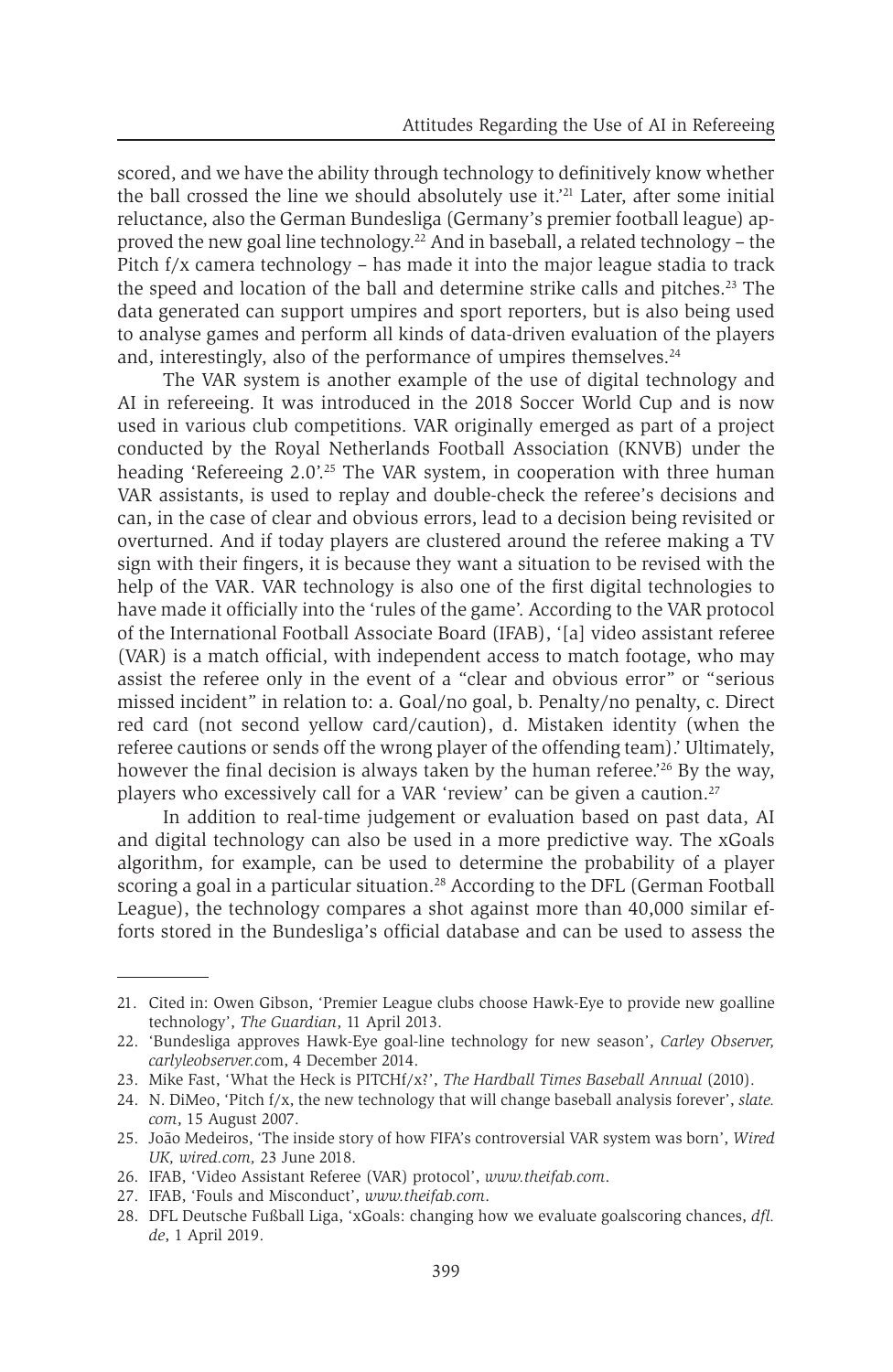performance of the players and the goalkeeper, $29$  as well as to examine whether the actual score in a match is a 'fair reflection of what took place on the pitch'.30

Technology has also proven capable of autonomously performing refereeing tasks during matches, without any human input. An example of this is the use of the Trackman automated ball-strike system in the Atlantic League's All-Star baseball games. This automated umpire sends its decisions regarding ball and strike calls to a human umpire on the field. This human umpire does not check or change the decision, but merely relays it to the players.<sup>31</sup> The use of Trackman was only experimental, however. A full-scale permanent implementation of autonomous AI is yet to be seen.

#### **3. BUT … DO WE WANT IT?**

There are many good reasons why we may want to support the use of AI and digital technology and maybe one day even want to replace referees and umpires with AI-driven refereeing systems. One important reason is to increase the accuracy and fairness of decision making. According to Lukas Brud, secretary of the IFAB: 'If we had mentioned the idea of introducing video referees in 2010, people would say we were crazy, but now they saw it as an opportunity to help referees and to achieve fairer outcomes in a match.<sup>32</sup> An analysis by sport scientists at KU Leuven of more than 800 soccer matches in more than twenty countries found that thanks to the use of VAR, the total accuracy of refereeing decisions had increased from  $93\%$  to nearly  $99\%$ ,<sup>33</sup> especially in high-paced games like soccer, tennis and baseball. Gottschalk, Thewes and Nistroy point to the fact that in one soccer game, a referee has to make about 200 distinct decisions, each within a fraction of a second.<sup>34</sup>

Human referees are, moreover, subject to human biases and imperfections. According to Lindholm, human umpires make wrong calls 15% of the time,<sup>35</sup> and Jones and Levy's literature review revealed that factors that create biases in human referees can range from the home crowd's noise and the reputation of a player, to a team's origin and the player's/referee's racial differences.36

<sup>29.</sup> *Ibid.*

<sup>30.</sup> *Ibid.*

<sup>31.</sup> Zack Willis, 'How Did Baseball's Robot Umpires do, and are They the Future for MLB?', *www.sportscasting.com*, 10 August 2019.

<sup>32.</sup> Cited in https://www.wired.co.uk/article/var-football-world-cup.

<sup>33.</sup> Helsen, Gilis and Weston, 'Errors in judging "offside" in football: Test of the optical error versus the perceptual flash-lag hypothesis', 24 *Journal of Sports Sciences* (2006), 512–528. 34. Gottschalk, Tewes and Niestroj, *supra* note 11, 35–54.

<sup>35.</sup> S. Lindholm, 'How Well Do Umpires Call Balls and Strikes?' *SBNation*, *beyondtheboxscore. com*, 27 January 2014.

<sup>36.</sup> Jones and Levy, 'Sporting Chances: Robot Referees and the Automation of Enforcement' *We Robot 2017*, ssrn.com, 29 November 2018. Erikstad and Johansen, 'Referee Bias in Professional Football: Favoritism Toward Successful Teams in Potential Penalty Situations', 2 *Frontiers in Sports and Active Living* (2020), https:/www.frontiersin.org/articles/10.3389/ fspor.2020.00019/full#B18.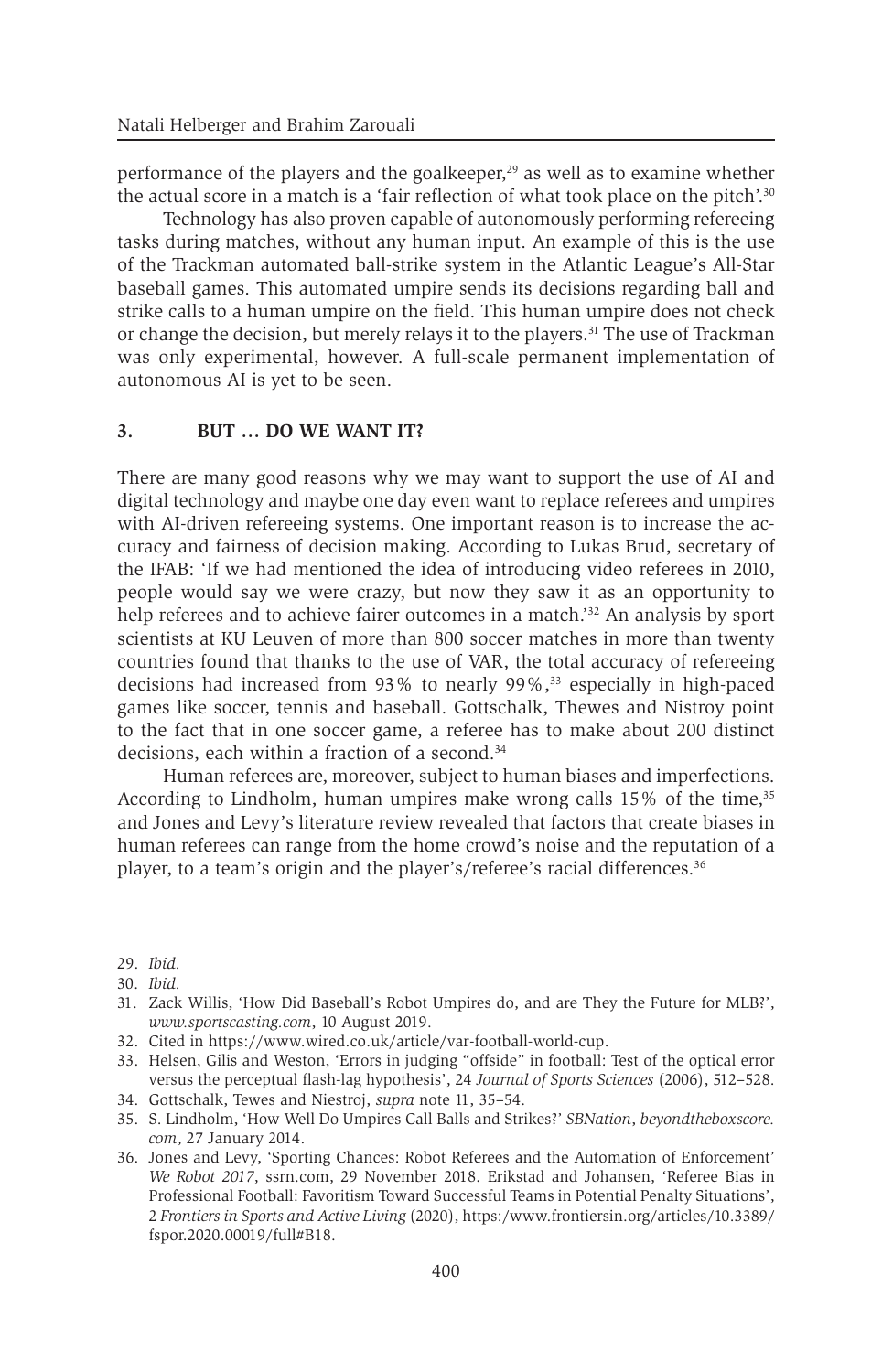In addition, Gottschalk et al. refer to the immense psychological pressure on referees and argue that the transition to robot judges can reduce economic harm, psychological pressure and the risk of manipulation.<sup>37</sup> According to Lukas Brud: 'We knew we had to protect referees from making mistakes that everyone can see immediately.'38 Having said that, AI driven technology can be used not only to assist referees but also to evaluate them, and thereby potentially increase psychological pressure. In an article reviewing the first use of VAR technology during the 2018 World Cup, the journalist ended with: 'Another thing to consider would be to stop those such as Cáceres from officiating top-level matches again. The 44-year-old's use of VAR on Monday exposed him as a weak-minded official, turning something designed to make his job easier into a tool for chaos.'39

The general perception that the introduction of AI technology in decision making can result in fairer outcomes is echoed by a growing body of research about user perceptions of ADM. Studies show that under certain conditions, people prefer advice from an ADM to advice from humans, a phenomenon that Logg et al. call 'algorithmic appreciation'.<sup>40</sup> Also in the context of algorithmic decision making in the media,<sup>41</sup> people tended to favour an algorithmic decision to that of a human decision maker under certain conditions. This is not to say that ADM cannot be afflicted by all sorts of biases.<sup>42</sup> Shin shows how, also because of a growing awareness of bias and other failures in ADM, fairness, accountability, transparency and explainability (FATE) principles are an important parameter for engendering users' trust in ADM, because users rely on FATE as heuristic tools to assess the trustworthiness of algorithms.<sup>43</sup>

One important factor that contributes to algorithmic appreciation in the justice sector is that people can find the decisions of an AI judge fairer than those of a human judge. Having said this, and interestingly, even in situations in which AI is considered to be able to make the fairer decisions, this does not automatically mean that people are willing to accept ADM. Whether they are willing to do so also depends on the extent to which other factors are present, such as respect for human dignity, the ability to express and understand emotions, and the human

<sup>37.</sup> Gottschalk, Tewes and Niestroj, *supra* note 11, 48.

<sup>38.</sup> João Medeiros, 'The inside story of how FIFA's controversial VAR system was born', *Wired UK, wired.com,* 23 June 2018.

<sup>39.</sup> Sachin Nakrani, 'VAR: the World Cup verdict so far – some success but more clarity needed', *The Guardian,* 26 May 2018.

<sup>40.</sup> Jennifer M. Logg, Julia A. Minsona and Don A. Moore, 'Algorithm appreciation: People prefer algorithmic to human judgment', 151 *Organizational Behavior and Human Decision Processes* (2019), 90–103.

<sup>41.</sup> Thurman, Moeller, Helberger and Trilling, 'My Friends, Editors, Algorithms, and I', 7 *Digital Journalism* (2019).

<sup>42.</sup> Lepri, Oliver, Letouzé, Pentland and Vinck, 'Fair, Transparent, and Accountable Algorithmic Decision-making Processes, The Premise, the Proposed Solutions, and the Open Challenges', 31 *Philosophy & Technology* (2018).

<sup>43.</sup> Donghee Shin, 'User Perceptions of Algorithmic Decisions in the Personalized AI System: Perceptual Evaluation of Fairness, Accountability, Transparency, and Explainability', 64 *Journal of Broadcasting & Electronic Media* (2020).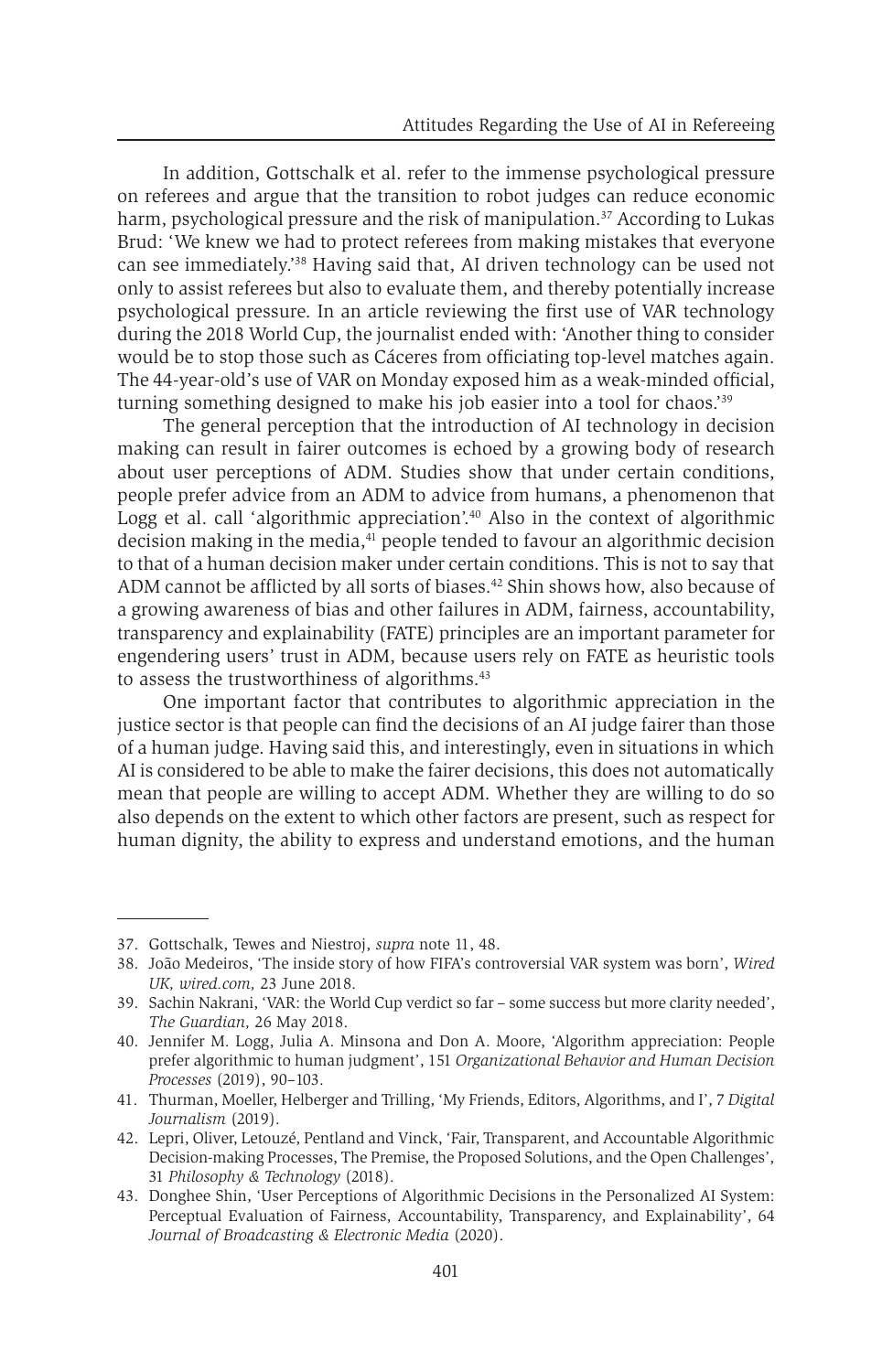touch of the decision maker.<sup>44</sup> According to Lee, much also depends on the characteristics of the task in question and whether it requires more 'human' or more 'mechanical' skills. For tasks that mainly involve mechanical skills, users can find an ADM system just as fair as a human decision maker, even though the reasons behind people's perceptions differed (for human-made decisions, fairness and trust are attributed to managerial skills, and for ADM decisions to reliability and the lack of bias).<sup>45</sup> However with tasks that require human skills, people valued ADM less positively because they lacked human intuition, relied solely on quantifiable metrics, and were unable to evaluate social interaction or handle exceptions, or were demeaning and dehumanising when used to judge people.46

The human factor is also a central factor in sports. Laukyte argues that sport is done by humans for humans, and that '[t]aking a human judge out of the loop means, to a certain extent, dehumanizing sport and inverting the praxis according to which it is humans who usually evaluate technology'.47 In a similar vein, Jones and Levy, while acknowledging that an AI umpire can be the fairer decision maker, point to the importance of the human sociological context. They argue that the preservation of beneficial unpredictability, or what they call the 'sporting chance', is a reason for not appreciating automated refereeing. As their argument goes, even if an algorithmic system like a VAR were in a better position to make accurate and fair decisions, it is important to not underestimate the value of imperfect enforcement. Their analysis of four sports (golf, tennis, basketball and soccer) revealed that digital technologies and AI are used in different sports to enforce rules or aid umpires, and in so doing can indeed result in better, fairer and more accurate decisions, but that they also reduce the fun of watching the drama when tennis stars like Connors or McEnroe smash their rackets and try to intimidate the umpire. More concretely, they elaborate on six such elements, namely drama, adversity, custom, integrity, humanity and dignity.

Concerns about what the introduction of AI technology would do to a sport as such (i.e. the aspect of custom) were also raised in the context of the introduction of the VAR system, and more generally, probably any technological innovation.48

So while AI in sports refereeing can have clear benefits as well as drawbacks and less desirable implications, whether to use or continue to use AI-driven technology is, ultimately, a decision made by humans. And in this context the

<sup>44.</sup> Helberger, Araujo and De Vreese, *supra* note 18.

<sup>45.</sup> Min Kyung Lee, 'Understanding Perception of Algorithmic Decisions: Fairness, Trust, and Emotion in Response to Algorithmic Management', 5(1) *Big Data & Society* (2018), 11, even though there is growing evidence that people are starting to understand the factual wrongness of the claim that AI decisions are characterised by a lack of bias, see Bruno Lepri, Nuria Oliver, Emmanuel Letouzé, Alex Pentland and Patrick Vinck, 'Fair, Transparent, and Accountable Algorithmic Decision-making Processes', 31 *Philosophy & Technology* (2018), 611–627.

<sup>46.</sup> Lee, *supra* note 45, 12.

<sup>47.</sup> *Ibid*., 10.

<sup>48.</sup> Tom Lamont, 'He shoots, he scores – or does he? How VAR changed football for ever', *The Guardian*, 23 January 2021.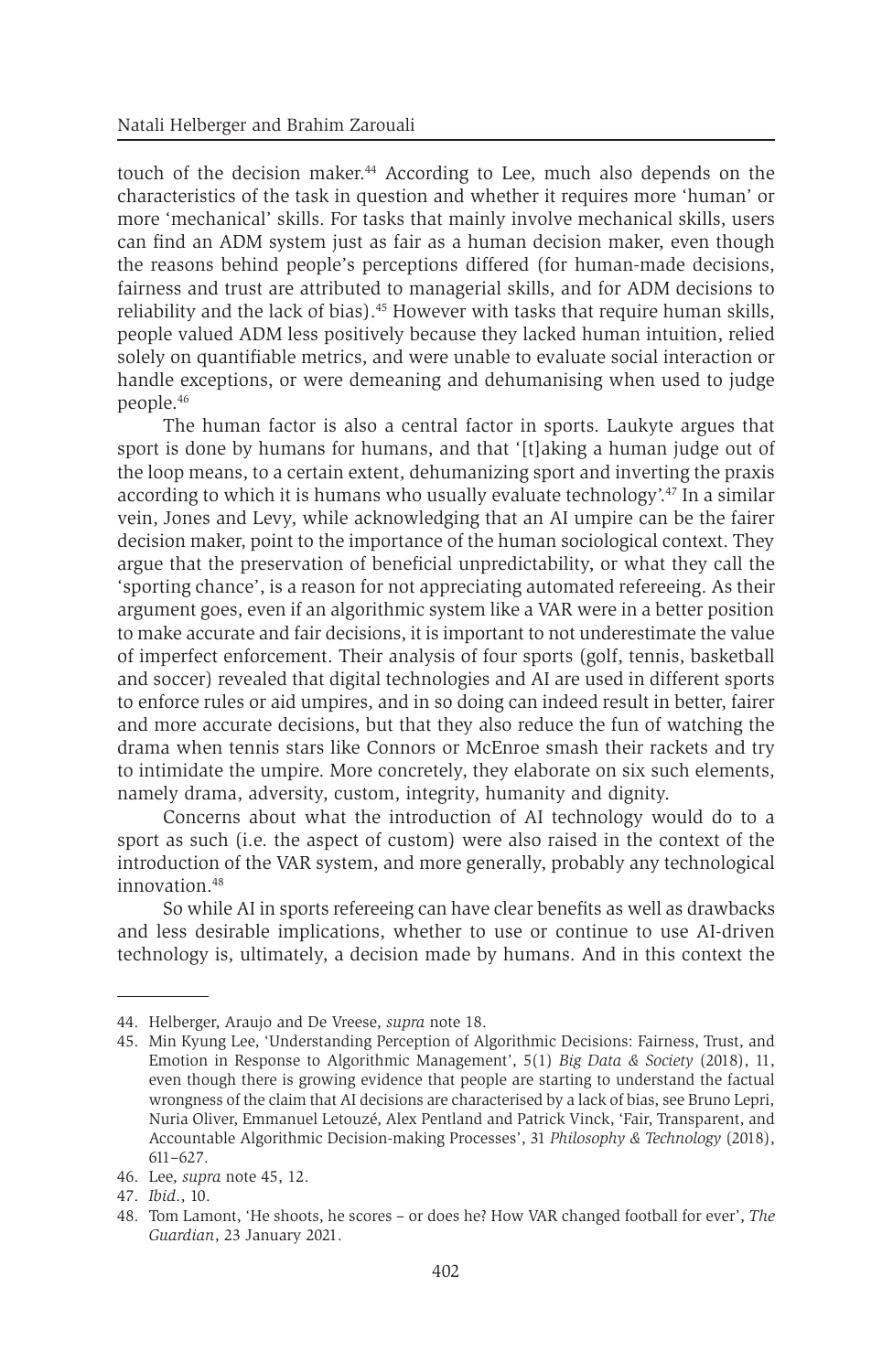audience has undoubtedly an important role: if spectators do not like it, it is unlikely that we will see a further evolution of AI referees in sports. Therefore, and inspired by the theoretical assumptions made by Jones and Levy (and others), we investigated attitudes towards and the acceptability of AI referees in sports among a representative sample of Dutch citizens. In the following, we report some key insights from that research. In so doing, we also contribute to a growing body of research into human attitudes and understandings of automation and rules, and what exactly that human factor is.

#### **4. REPORTING FROM A SURVEY**

To explore what people think about AI referees, we conducted a survey among a representative sample of the Dutch population. Fieldwork was carried out by research company IPSOS in April–May 2021. The total sample size was 1,009. The respondents had a mean age of 48.2 years (*SD* = 16.7 years) and half of them (50%) were women. Around 17% had a lower education level, 40% a moderate one and 43% a higher one. Prior to the start of the survey, respondents were given a brief introductory text explaining the concept of AI referees. They were informed about what AI referees are, how they are being used (e.g. to see whether a ball crossed the goal line in football) and how they sometimes replace real referees (since AI is becoming increasingly smarter). The introductory text familiarised the respondents with the topic, ensuring that they could answer all questions in a more informed way.

#### **4.1 Human vs. AI Referee: Which One is Fairer?**

The first set of questions concerned whether people thought a human referee or an AI referee would make fairer decisions. To trigger people to consider the



*Figure 1: Perceived fairness of human referees vs. AI referees*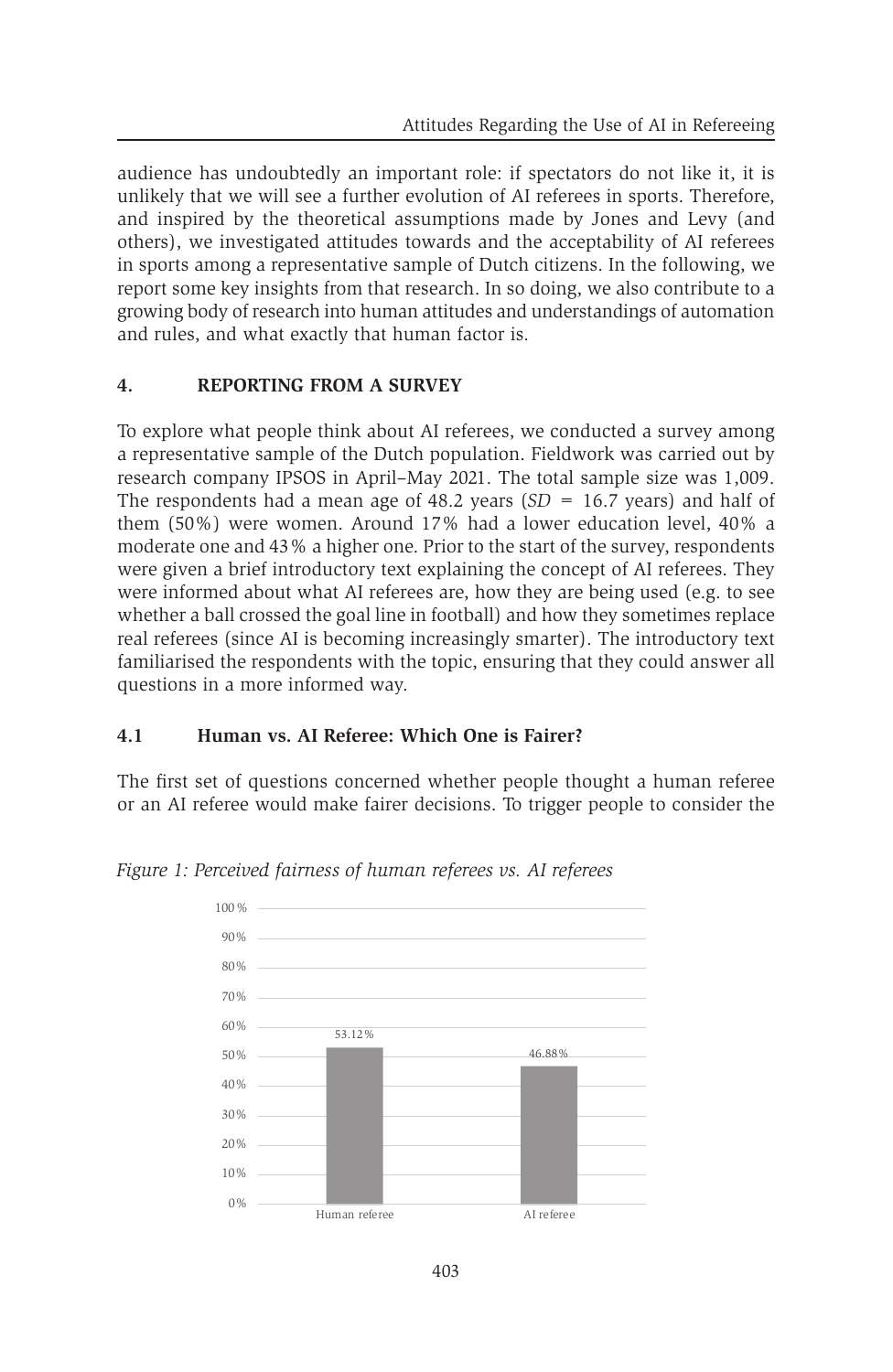differences between a human and an AI referee, we asked a very binary question and did not offer the option of a hybrid relationship in which the human referee cooperates with an AI referee. As illustrated in Figure 1, respondents were almost equally divided between those who considered the human referee fairer  $(53.12\%)$ and those who considered the AI referee fairer (46.88%).

#### **4.2 Reasons for Considering a Human Referee or an AI Referee Fairer**

We then asked the respondents to briefly explain their answer ('Could you briefly explain why you think that?'). We manually inspected all the answers, and the main arguments of those who considered the AI referee fairer could be roughly divided into five categories: 1) absence of biases (230 responses), 2) accuracy of decisions (93 responses), 3) ability to see more (72 responses), 4) consistency in decisions (7 responses) and 5) AI is the future (3 responses). The main arguments of those who considered the human referee fairer can be clustered around very different answer categories, namely 1) human ability to judge context (181 responses), 2) human ability give emotions a role in decisions (107 responses), 3) human ability to make exceptions (24 responses) and 4) human ability to provide communication (14 responses). We now provide some insightful answers ('quotes') to discuss these findings.

Regarding the arguments in favour of AI, the alleged non-bias of AI was the most cited reason (230 responses). A significant share of respondents said they believed AI referees to be unbiased. Some cited as reason the lack of emotions in AI: 'Refereeing is about rules. And only a computer can enforce that perfectly. Because a computer has no feelings, no gut feeling, and is purely objective' (respondent 84). Others mentioned the lack of prejudices and personal preferences, or as one respondent put it: 'AI can't be a fan of a specific club' (respondent 558).

Interestingly, the ability to have emotions (107 responses) and consider the human context (181 responses) were also often cited as reasons why human referees are fairer. As one respondent observed, fairness is more than accuracy and following the rules: 'With the help of AI, things can be perceived much more accurately, but honestly, there is more than just accuracy and following the rules; sports is related to emotion, weighing a judgment in certain context' (respondent 644).

When it comes to accuracy, several respondents said that AI is more precise, more objective, lacks emotions and is not prone to making human mistakes: 'The human referee makes mistakes and makes decisions based on feelings, which is almost impossible with an AI referee' (respondent 130). Often, however, it was human imperfections rather than perfect AI that caused respondents to consider an AI referee fairer: 'A referee is only human and can therefore make human errors. A robot can also get stuck or something, but in principle, it is adjusted to do the right thing and that is more fair' (respondent 323).

Even though many respondents conceded that an AI referee may make accurate decisions, they also found that it is less able to judge the broader context: 'A human referee looks not only at the moment, but also at the match as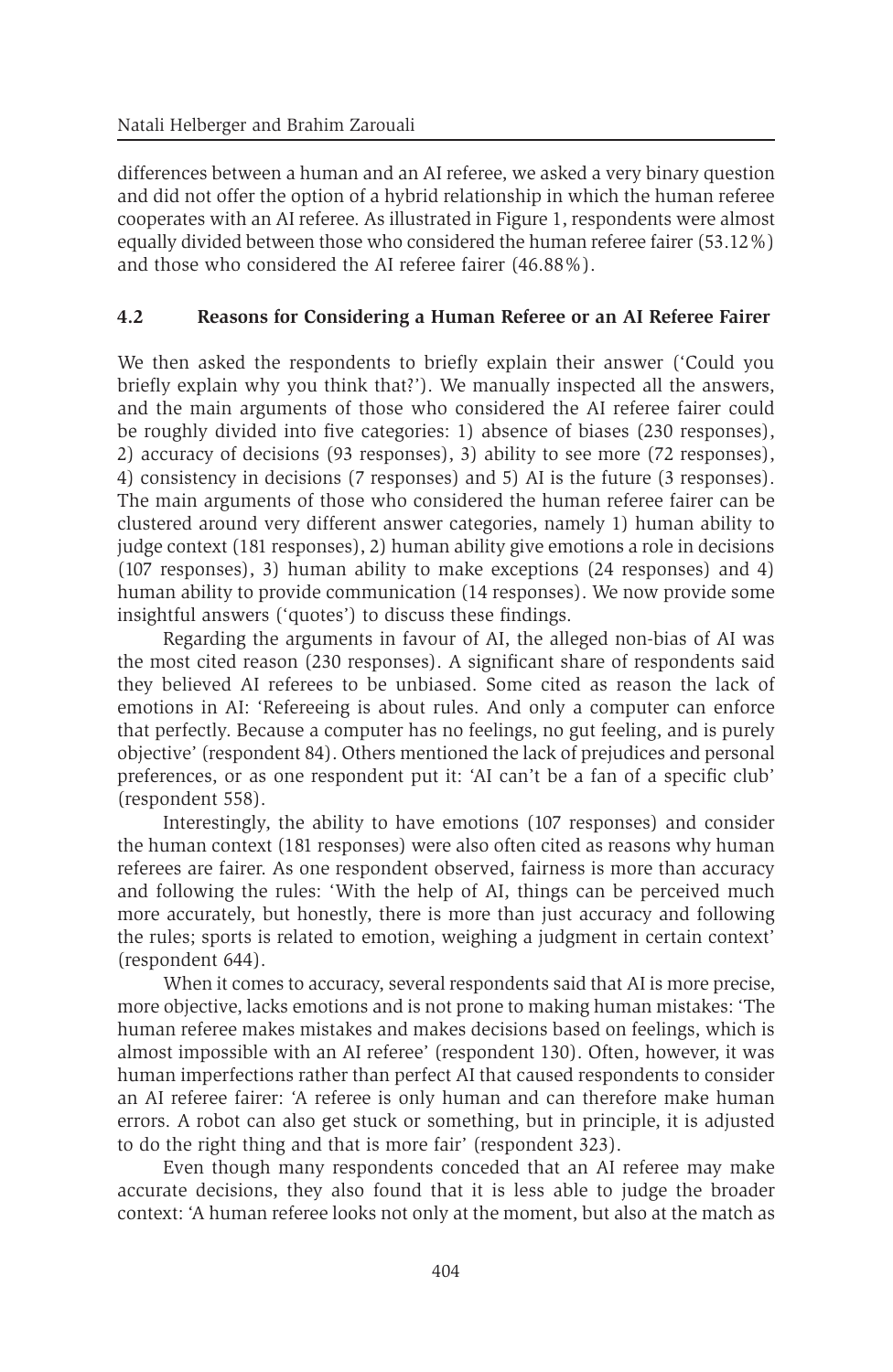a whole. Sometimes you have to be very strict, and sometimes you don't have to' (respondent 325). In addition to context, the ability to take decisions 'in the spirit of the game' was repeatedly referred to and a factor that could even outweigh the occasional mistake: 'A human referee makes decisions "in the spirit of the match". Any errors that occur are part of the sport' (respondent 218). Sometimes, however, decisions are not clear, and here it is the ability to engage in an argument and communicate with a judge that was a reason for a number of respondents to consider a human fairer: 'The human referee always remains flexible, but a robot acts in black or white. You can't argue with this either. Machines can also make mistakes. It doesn't get any more fun' (respondent 143).

Interestingly, some respondents clearly nuanced and differentiated between situations in which an AI or a human referee is fairer: 'In sports too, just like in real life, there are nuances. A referee must also be able to feel a match, so to speak. It is more than strictly following the rules. Rules are there to keep the game fair and orderly. That is a means and not an end in itself. So also in sports the following applies: it is not science but reasonable knowledge. AI can help the human referee though' (respondent 763). Accordingly, some respondents also argued that it is the combination of AI and human that can result in fairer decision making: 'When it comes to behaviour – for example, a foul – I prefer the human referee because the "spirit of the match" is always involved. In decisions with a clear boundary – for instance, ball in or out – the AI will always be fair' (respondent 46).

#### **4.3 Acceptance and Trust of Human/AI Referee's Decisions**

After the open question, we asked respondents about the extent to which they accept and trust decisions made by human vs. AI referees. When it comes to acceptance (see Figure 2), interestingly, the willingness to accept the decision of an AI referee was rather high. That is, around 62% of the respondents were at least rather likely to accept an AI referee's decision vs. only 14% who were not inclined to accept the decision of an AI judge; around 24% of the respondents were neutral. When asked whether people were willing to accept a human decision supported by AI, the number of respondents who answered 'very likely' was much higher (in total, around 77% indicated their willingness to accept such a hybrid decision).

In the context of trust, we compared a human referee with an AI referee. Respondents were asked to what extent they agreed with the following statement: 'I trust the AI referee OR human referee to be right' (see Figure 3). The answers 'rather agree' and 'strongly agree' are in favour of either the human or the AI referee. However, we also observe that in terms of total agreement (i.e. if we look at all three 'agree' answers), people were almost equally inclined to trust the decision of an AI referee (64%) vs. a human referee (71%).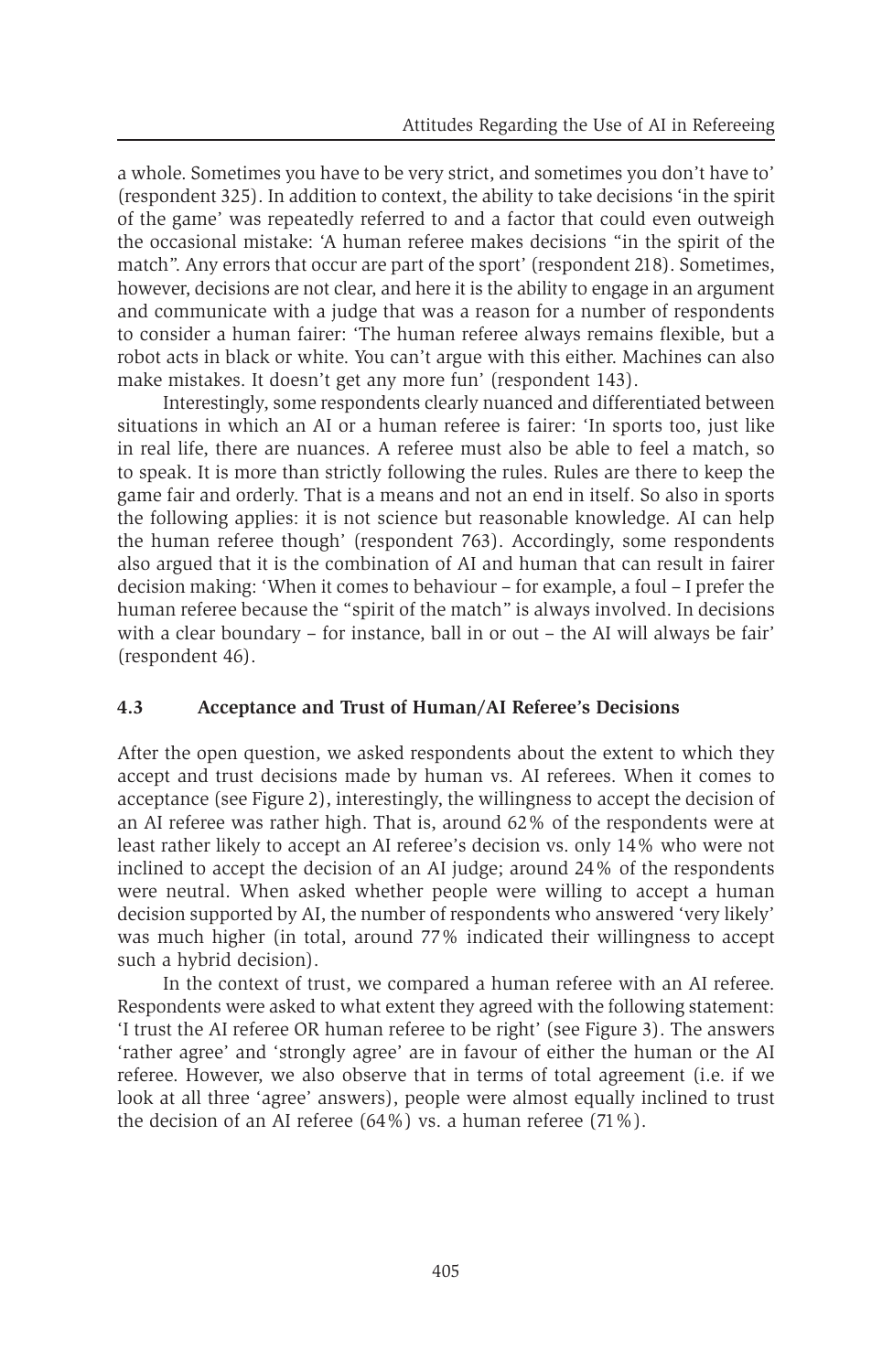

*Figure 2: Acceptance of decisions made by an AI referee vs. a human referee + AI* AI referee Human referee

*Figure 3: Trust in an AI referee vs. a human referee*



#### **4.4 Human Agency**  4.4

We then asked about human agency and the 'human in the loop' that is also mentioned in both the literature and regulations as an important normative requirement. In this section, when we mention 'total agreement', we refer to the answers 'rather agree', 'agree' and 'strongly agree' combined. The results indicated that, also for the case of using AI in sports, there was broad agreement requirement. In this section, when we mention 't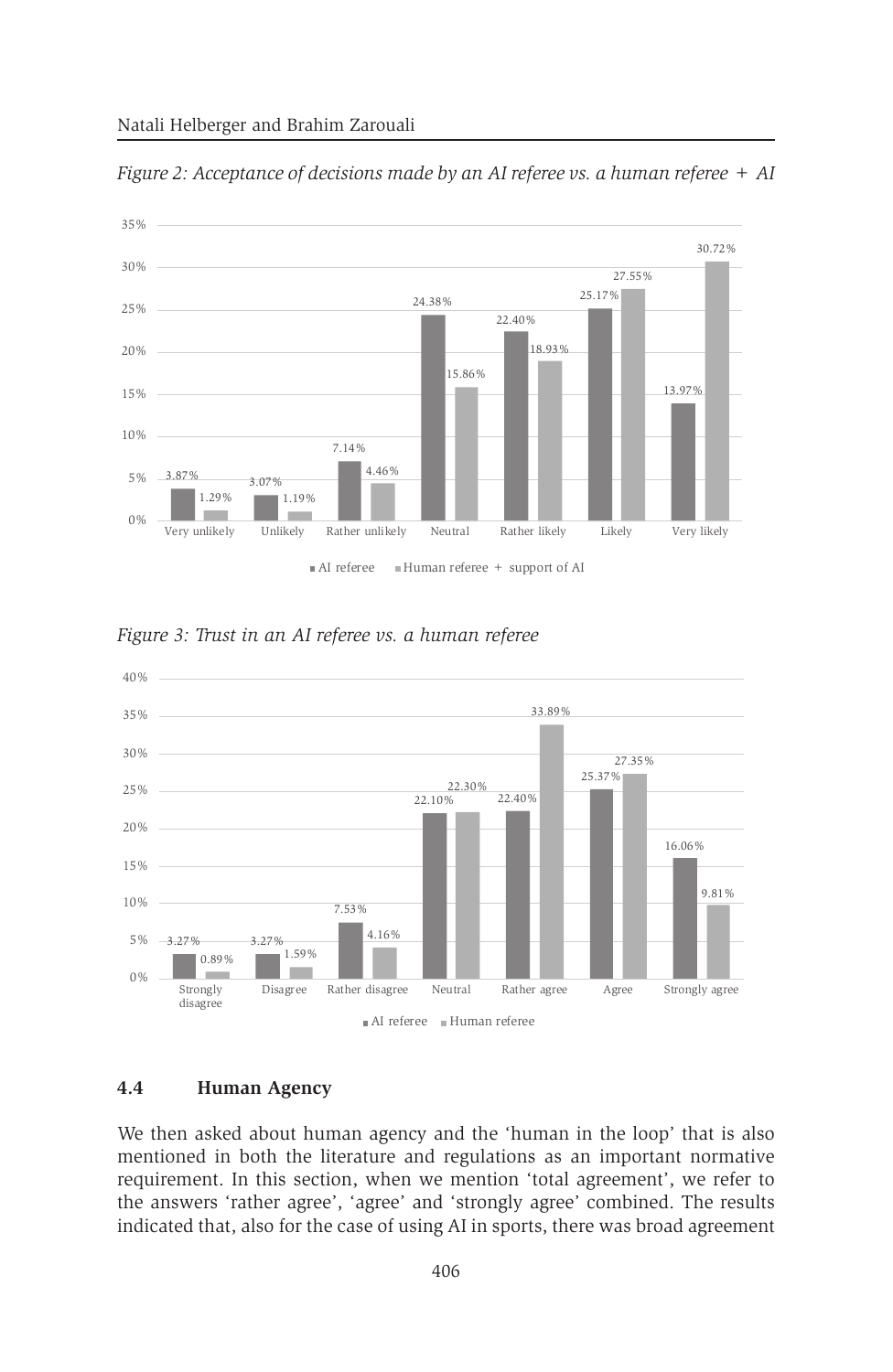among our respondents that, ultimately, the human should be in control (32% of respondents strongly agreed with this proposition, and there was 83% total agreement). Also, only 6% strongly agreed that an AI referee should always have the last word (and 36% total agreement). In addition, 31% of the sample strongly agreed that the human should have the last word (74% total agreement). Very interestingly, however, there was rather broader agreement that also the human referee should be controlled through an AI system ('AI in the loop') (19% strongly agree, and 63% in total agreed).

### **4.5 Reasons for Preferring an AI Referee**

We then looked into the six elements of sporting chance developed by Jones and Levy as reasons why people might prefer a human referee over an AI referee even if the latter is considered to be more accurate and/or fairer or less biased.<sup>49</sup> These elements are drama, adversity, custom, integrity, humanity and dignity. In the light of this, we presented the respondents with 10 statements that tapped into their main reasons for preferring a human or an AI referee. These statements were measured on a 7-point Likert scale, ranging from  $1$  ( $=$  strongly disagree) to 7 (= strongly agree). The statements are presented in Table 1.

| <b>Statement</b>                                                                  | <b>Strongly</b><br>disagree | <b>Disagree</b> | Rather<br>disagree | <b>Neutral</b> | Rather<br>agree | Agree | <b>Strongly</b><br>agree |
|-----------------------------------------------------------------------------------|-----------------------------|-----------------|--------------------|----------------|-----------------|-------|--------------------------|
| Al referees will make sports competitions<br>fairer                               | 4.7%                        | 2.2%            | 7.8%               | 28.1%          | 24.0%           | 20.1% | 13.2%                    |
| Al referees are less biased                                                       | 3.3%                        | 1.5%            | 4.6%               | 20.9%          | 22.0%           | 21.1% | 26.7%                    |
| Al referees are more accurate                                                     | 3.6%                        | 2.7%            | 6.0%               | 27.8%          | 22.8%           | 22.4% | 14.9%                    |
| Al referees are more reliable                                                     | 4.6%                        | 3.2%            | 8.7%               | 32.5%          | 22.4%           | 18.9% | 9.7%                     |
| Al referees will make sports matches more<br>exciting                             | 12.6%                       | 10.0%           | 16.4%              | 36.1%          | 14.0%           | 6.8%  | 4.2%                     |
| Al referees will make sports matches more<br>fun to watch                         | 13.4%                       | 11.7%           | 15.2%              | 34.0%          | 14.7%           | 7.1%  | 4.0%                     |
| Disagreeing with the referee and opposing<br>his/her decision is part of the game | 7.6%                        | 7.3%            | 8.5%               | 24.9%          | 22.9%           | 15.8% | 13.0%                    |
| Sports competitions are no longer the<br>same with AI referees                    | 4.1%                        | 5.7%            | 6.8%               | 25.2%          | 21.2%           | 17.0% | 20.1%                    |
| Sport is 'human', and so should be the<br>referees                                | 1.6%                        | 2.2%            | 4.3%               | 19.7%          | 22.2%           | 20.3% | 29.7%                    |
| Human athletes should not be judged<br>by an Al                                   | 8.82%                       | 11.40%          | 14.47%             | 30.23%         | 15.06%          | 9.91% | 10.11%                   |

<sup>49.</sup> Jones and Levy, *supra* note 15, 3.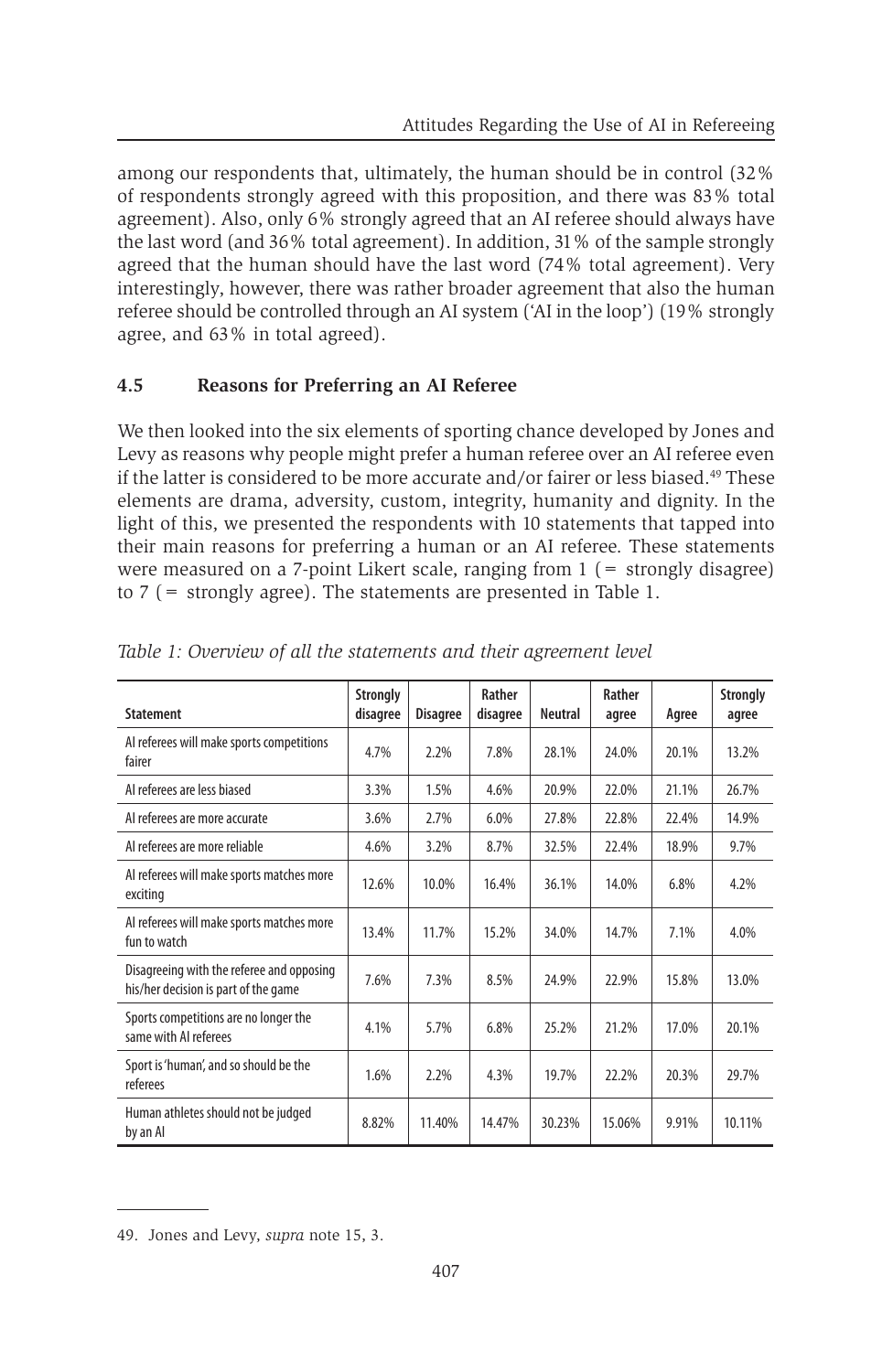Without going into too much detail, a couple of interesting trends can be drawn from Table 1. On the one hand, a considerable share of the respondents said that AI referees are less biased, more accurate and more reliable, and that thus AI referees could make sports competitions fairer. Having said this, the respondents did not agree that much with the idea that AI referees will make sports more exciting or more fun to watch. Many respondents also said that the human element is still very important. For instance, 'disagreeing with a referee and opposing his/her decision' is something that people engage in very often. Also, a significant share of the respondents said that sports competitions would not be the same with the involvement of an AI referee, so the human touch remains important here. When it comes to the general idea that 'human athletes should not be judged by AI', there is no real consensus: the respondents were very divided about this, which means that people might be open to AI-based sports judgments, but this will very much depend on the implementation of the AI, the context in which it is used (e.g. for what kind of decisions) and many other things.

#### **5. DISCUSSION**

A quote from a recent sports blog gives a good impression of the growing circle of enthusiastic followers who see a real future in sports for the AI referee:

In the future Artificial Intelligence will be able to make much better and more accurate decisions than the human referee ever can. Don't be surprised if robots will take over in the future with accurate AI driven decisions. Does it mean, there is no role left for the referee? No! I believe he will stay around, only in a different role. The role of the referee in the future will be one that is mainly related to human behaviour, emotions and conduct (which AI is still not fully capable of), unless we decide differently of course.<sup>50</sup>

Judging by our results, human referees are here to stay, and they will do more than merely lend emotional support. And judging by our respondents' answers, it is very unlikely that we will decide differently at any time soon, at least not in the Netherlands. Having said that, our respondents broadly agreed that AI can and should help human referees to make fairer and better decisions. Our survey thus revealed a rather high level of trust in and willingness to accept AI-assisted decisions.

It is indeed worth pointing out that our respondents valued different qualities of an AI vs. a human referee and that the clear majority favoured a hybrid model of AI-assisted decision making. This is a model in which the human remains in control. However, a significant share of respondents also argued that it should be the other round, too; namely AI should be used to control human referees, very much in the way that VAR is used. Indeed, as one respondent explained: 'I have been a referee myself, for more than 35 years. Having only

<sup>50.</sup> A. Fetters, 'How Instant Replays Changed Professional Tennis', *www.theatlantic.com*, 7 September 2012.